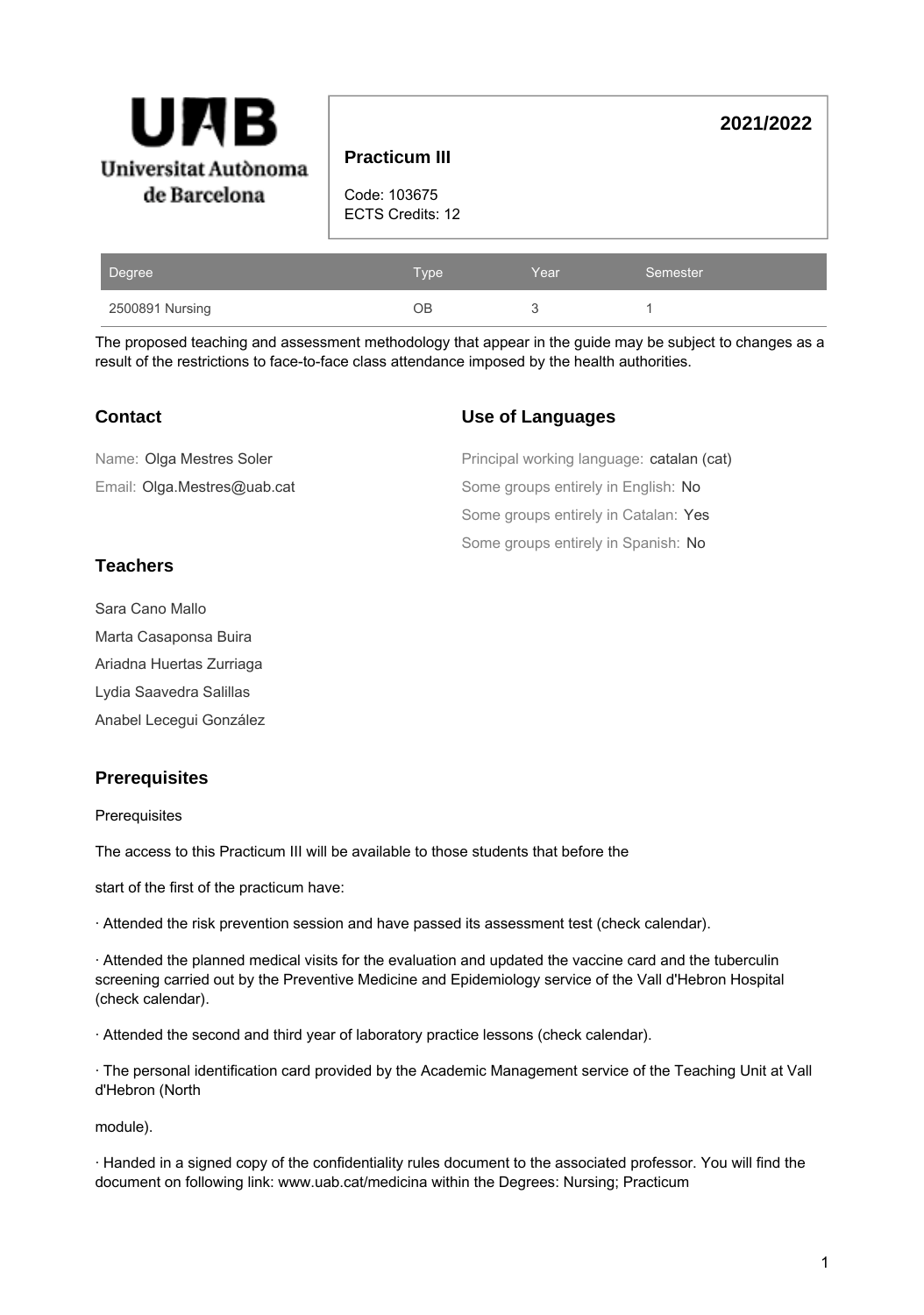Important: For consistency with the progress of acquisition of the competency level, which is acquired gradually, it is recommended that the students have successfully completed Practicum I and II.

Important: It is not possible to carry out two practicums at the same time. The student will commit to preserving the confidentiality and professional secret of the data that can be accessed.He will also maintain an attitude of professional ethics in all his actions. In this sense every student that enrols to this subject is committed to applying the following regulations: "Normative of the Practicum in Nursing" and "Behavioral recommendations of the students of the Faculty of Medicine". The documents are available through the web page of the faculty of medicine www.uab.cat/medicina within the Degrees: Nursing; Practicum

\* The protocol is implemented to ensure and protect the right to privacy of the patient by students and residents of Health Sciences (BOE-A-2017-1200 Document):

· The addresses of the hospitals in which the students perform clinical practices will send us the instructions regarding the document of confidentiality and, if applicable, the identification card.

· Students will have to follow the rules that will be uploaded to the virtual campus

· Failure to comply with this regulation will result in termination of the practicum.

## **Objectives and Contextualisation**

#### General Purpose

Practicum III must allow the student to integrate and apply the contents

They have worked on previously on the different subjects, incorporating new knowledge, abilities and attitudes through real contact with the nurse profession within the welfare field and its complexity.

#### Specific Objectives

· To allow the students to go into depth in the care initiated in Practicum I as well as having a first contact with those cares that are given in welfare services of more complexity.

· Work the nursing care process (PAI) as a scientific methodology for problem solving with the conceptual model of Virginia Henderson.

· Develop the two dimensions of the professional role, the role of collaboration and the autonomous role, gain awareness of the great importance of the last one.

· Provide healthcare adapted to health needs, guaranteeing nursing care quality, directed to the person and the family, with an integral vision that contemplates the biological, psychological and social aspects of the individual.

· Develop communication skills with the person they are taking care of, his family and the work team.

#### **Competences**

- "Demonstrate an understanding of people without prejudice: consider physical, psychological and social aspects, as independent individuals; ensure that their opinions, values and beliefs are respected and guarantee their right to privacy, through trust and professional secrecy."
- Base nursing interventions on scientific evidence and the available media.
- Carry out basic curative actions based on holistic health care, involving multiprofessional cooperation, the integration of processes and continuity of health care.
- Design systems for curing aimed at people, families or groups and evaluate their impact, making any necessary changes.
- Develop critical thinking and reasoning and communicate ideas effectively, both in the mother tongue and in other languages.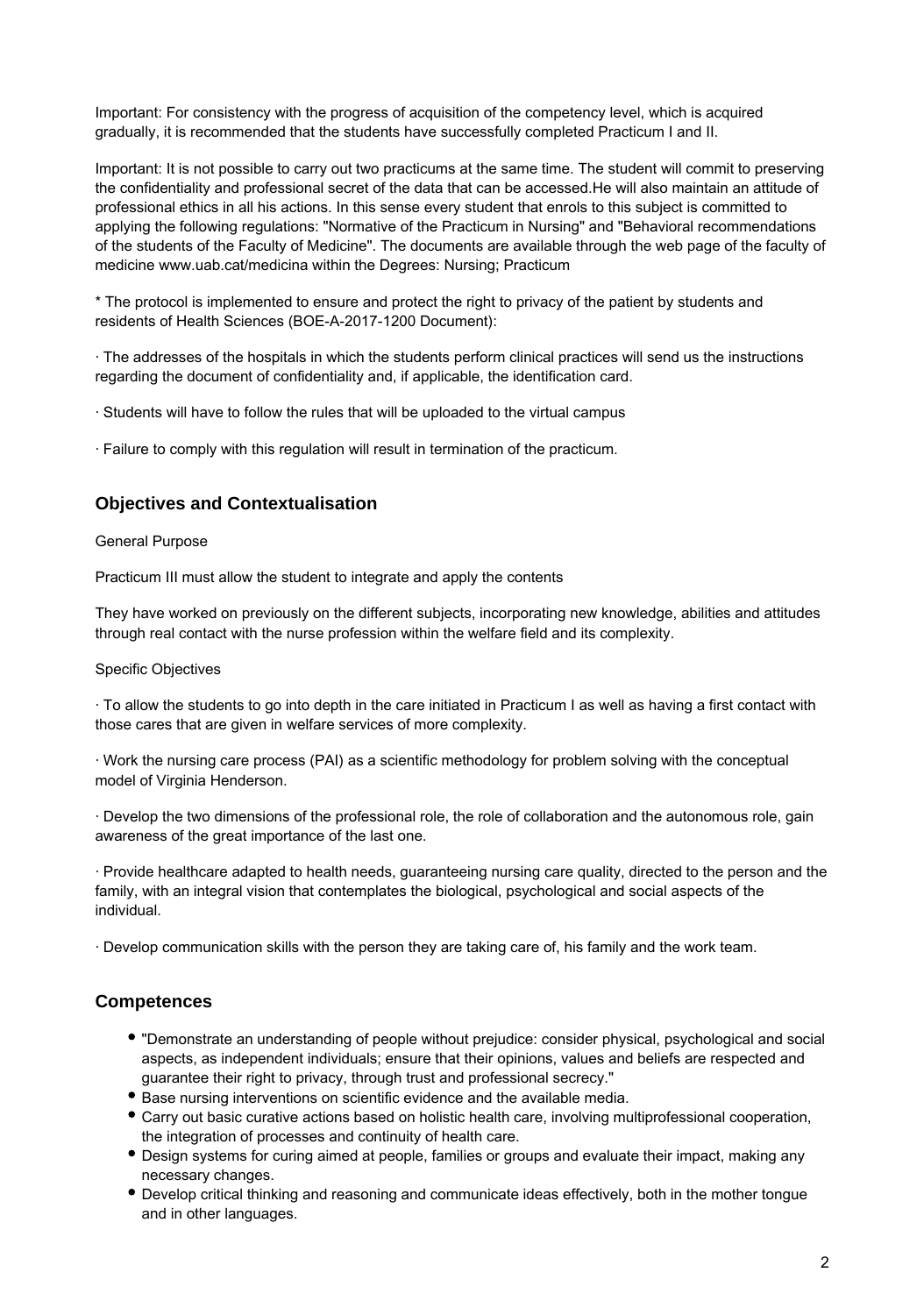- Establish efficient communication with patients, family members, social groups and friends, and promote education for health.
- Express in a fluent, coherent and appropriate manner the established rules, both orally and in writing.
- Form part of and work with groups and teams.
- $\bullet$  Identify, analyse and choose the most suitable option to respond efficiently and effectively to problems in the professional context.
- Identify, analyse and solve ethical problems in complex situations.
- Offer solutions to health and illness problems to patients, families and the community applying the therapeutic relation by following the scientific method of the nursing process.
- Offer technical and professional health care and that this adequate for the health needs of the person being attended, in accordance with the current state of scientific knowledge at any time and levels of quality and safety established under the applicable legal and deontological rules.
- Plan and carry out nursing care aimed at people, families and groups orientated to health results and evaluate the impact of them using clinical and care practice guides describing the processes for the diagnosis, treatment or cure of a health problem.
- Promote and respect the right to participation, information, autonomy and informed consent in decision-making by the patient, in accordance with the way they are experiencing the health-illness process.
- Promote healthy life styles, self-treatment, giving support to the maintenance of preventative and therapeutic conducts.
- Protect the health and welfare of people or groups attended guaranteeing their safety.
- Recognise and face up to changes easily.
- Respect diversity in ideas, people and situations.
- Respect the environment and promote sustainable development.
- Use scientific methodology in interventions.
- Work with a team of professionals as a basic unit to structure the professionals and the other care organisation workers in a unidisciplinary or multidisciplinary way.

### **Learning Outcomes**

- 1. Adjust communication to the different interlocutors.
- 2. Adopt clinical judgement and propose the most appropriate solutions for the health problems being dealt with.
- 3. Applied to clinical practice the acquired knowledge and skills.
- 4. Apply different educational strategies aimed at the patient and their carer.
- 5. Apply effective communication with patients, families, social groups and partners and identify interventions to promote health education.
- 6. Apply safety rules in professional actions
- 7. Apply safety standards relating to the implementation of radiation.
- 8. Apply scientific methods to clinical practice.
- 9. Apply technical care using appropriate to the situation of the person served bearing in mind the established standards and best available evidence instruments.
- 10. Apply the nursing care process to a patient and to their carer in the area of primary health care.
- 11. Apply the nursing interventions based on scientific evidence and available means.
- 12. Apply the process of nursing care in all interventions and the care relationship.
- 13. Apply the skills acquired in communication techniques.
- 14. Assess risk and protect the health of people ensuring their safety.
- 15. Carry out the nursing care actions set out by consensus with the teams involved.
- 16. Comprehensively assess health situations using tools such as physical examination, laboratory tests and nursing interview.
- 17. Defend nursing interventions with scientific evidence.
- 18. Demonstrate skill in performing nursing procedures and techniques.
- 19. Develop independent learning strategies.
- 20. Draw up nursing care plans taking in to account the consensus and recommendation of the care team.
- 21. Draw up nursing plans to be able to act adequately and evaluate the impact of the actions.
- 22. Educate, facilitate and give health and welfare support to the members of the community affected by health issued, risk, suffering, illness, disability or death.
- 23. Encourage the participation of people, families and groups in the processes of health and illness.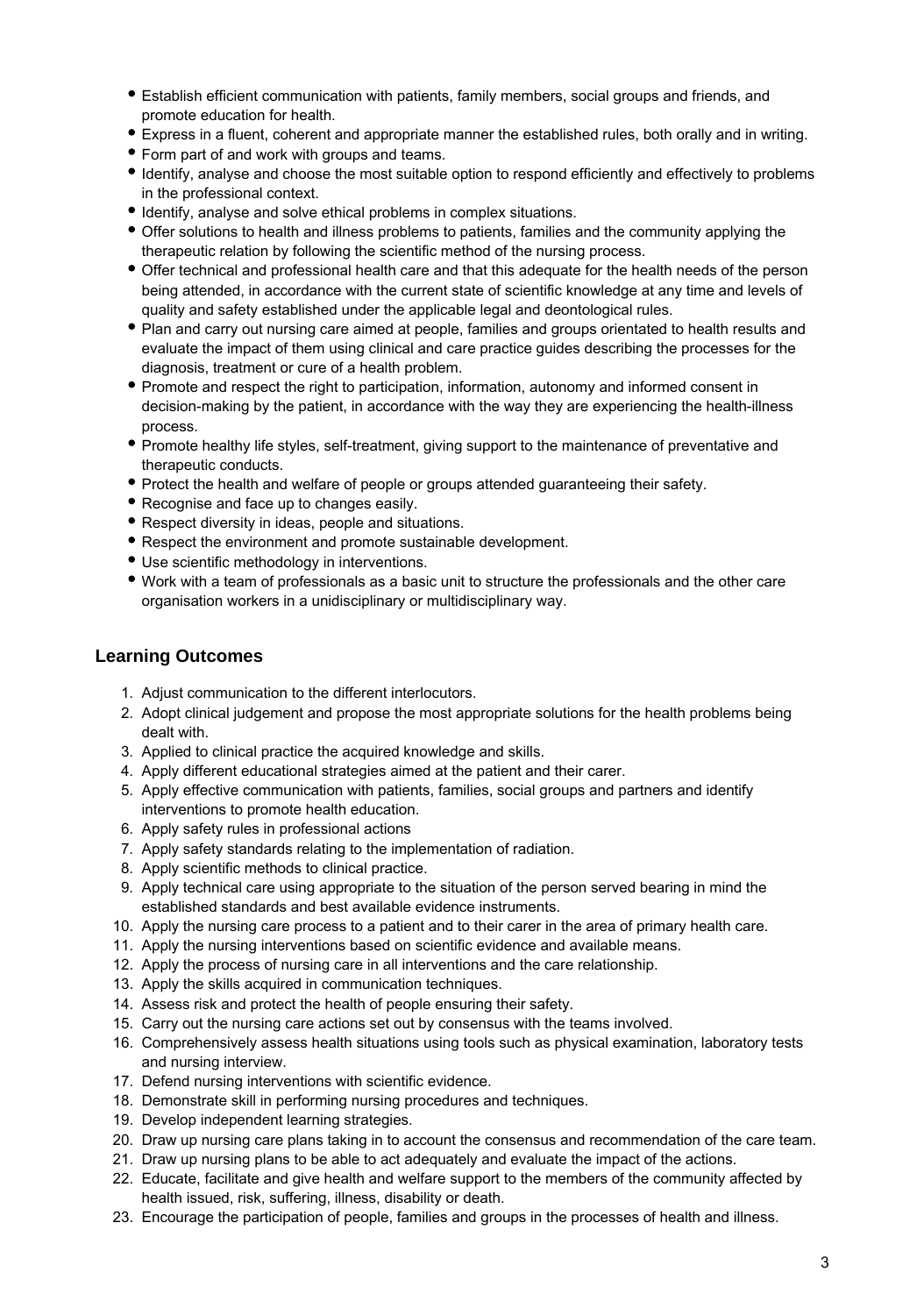- 24. Establish an empathetic relationship with the patient the family in accordance with the situation of the person, their health problem and the stage of development.
- 25. Evaluate and treat people in a holistic, tolerant manner without emitting value judgements.
- 26. Evaluate the state of health of the individual, family and community, and identify problems and internal and external factors affecting health.
- 27. Express in a fluent, coherent and appropriate manner the established rules, both orally and in writing.
- 28. Form part of and work with groups and teams.
- 29. Form unidisciplinary and multi-disciplinary working teams and share common objectives.
- 30. Identify situations in which confidentiality of patient information is at risk.
- 31. Identify the ethical references of the nursing profession.
- 32. Identify, analyse and solve ethical problems in complex situations.
- 33. Identify, analyze and make the right choice paragraphs to address problems professionally, efficiently and effectively.
- 34. Indicate healthy lifestyles and preventative and therapeutic conduct.
- 35. Maintain a respectful relationship with the patient/family/health team without expressing value judgements.
- 36. Plan activities that need to be carried out to offer a holistic nursing care to an individual, family members or a community.
- 37. Plan cures considering the opinions, beliefs and valued of the people to whom they are addressed.
- 38. Plan specific aspects for promoting and maintaining good health and preventing illness.
- 39. Promote the participation of the patient in the care planning.
- 40. Recognise and face up to changes easily.
- 41. Relate acquired knowledge to the actions carried out.
- 42. Respect diversity in ideas, people and situations.
- 43. Respect the environment and promote sustainable development.
- 44. Respect the principles of right to privacy confidentiality and professional secrecy in all care carried out.
- 45. Review and periodically re-evaluate health situations and the nursing actions carried out.
- 46. Select the activities for the prevention, control and monitoring at all stages of life.
- 47. Select the appropriate strategies which allow effective communication with patients, families and social groups.
- 48. Use protection and safety measure to ensure the welfare of the individual, families and communities
- 49. Use scientific evidence in care practice.
- 50. Use scientific knowledge at any given time by applying quality and safety levels.
- 51. Use the process of nursing care in nursing care using clinical guidelines and clinical practice.
- 52. Use the therapeutic relationship, based on trust, communication and interpersonal relations to solve the health problems of the person and the family.
- 53. Work cooperatively and responsibly to achieve previously planned objectives and guarantee the continuity of health care.

# **Content**

The contents of this practicum are formed by a combination of the different subjects taught through the first and second year. During the practicum students will have to select the necessary contents in order to identify needs and solve problems of the patients that are cared for during the practicum under the watch of a nurse. Here are some of those contents highlighted:

- The Virginia Henderson model applied to attention of adults and the elderly.
- The methodological basis to plan and offer nursing care.
- Applying the teaching-learning process when nursing care is offered to people from different cultures.
- Nursing attention plan.
- Deontological code, rights and obligations of the user in the context of nursing care.
- On-going improvement in the quality of nursing care.
- Guides of clinical practices and protocol.
- Healthy eating and therapeutic diets on patients.
- Factors that influence the learning process in patients, educational needs, learning objectives, educational strategies and expected results.
- Nursing care oriented to Health promotion and prevention.
- Therapeutic communication.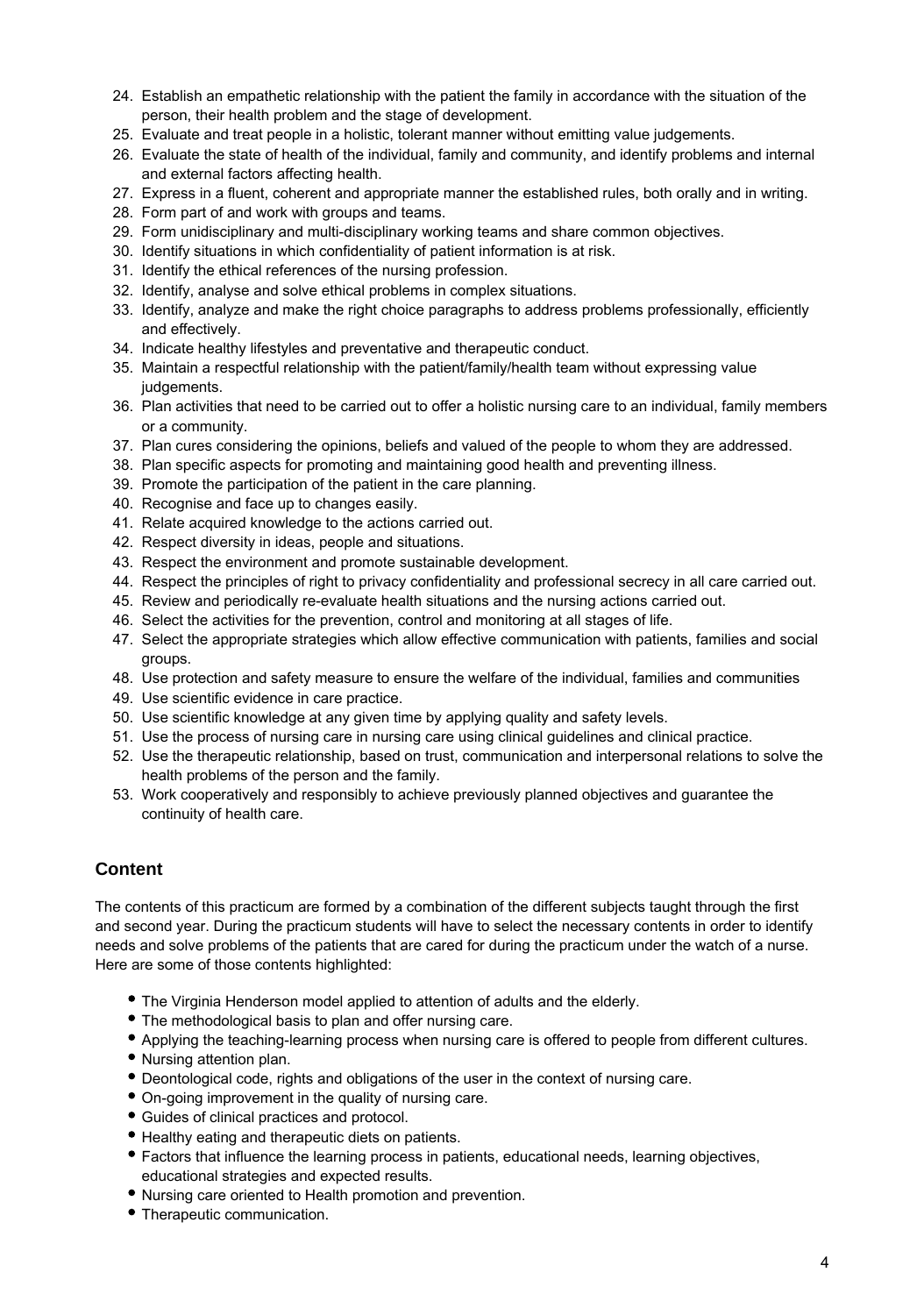- Conflict management.
- Risk management regulations for the patient's safety.
- The Catalan Medical System.

Clinical simulation:

A high fidelity simulation will take place during the practicum period in a different schedule than the one assigned to the clinical practicum.

## **Methodology**

Clinical Practice (PEXT)

The clinical practice provides the student with the opportunity to develop knowledge, skills, attitudes and values in a professional, complex and real environment always accompanied by a professional nurse (clinical associate teacher).

- It lasts approximately 7-8 weeks in a fitting hospital service according to their learning needs. During this period, they will be assigned a professional nurse (clinical associate teacher) from the unit that will take care of their learning process in an individualized and continuous matter.
- You will be able to check your schedule on the calendar uploaded to the Moodle.
- IMPORTANT: The schedules van be modified depending on the need of each service.

Seminars (SEM):

- Their objective is to encourage the analysis, reflection and learning from the situations that arise from the complexity on an assistance context.
- The seminars will take place with small group under the supervision of an associate nurse teacher.
- The seminars will last for approximately 3 hours and will take place during the programmed days within the period of clinical practice (check calendar).

IMPORTANT: The schedules can be modified depending on the associate teacher.

Clinical practice of Advanced Simulation (PSCA)

During the Practicum III period, each student will carry out a high fidelity simulation with a different timetable than the one assigned to the clinical practice and will not compute to the programmed hours to the assistance practice.

Annotation: Within the schedule set by the centre or degree programme, 15 minutes of one class will be reserved for students to evaluate their lecturers and their courses or modules through questionnaires.

## **Activities**

| <b>Title</b>                                      |                | Hours ECTS | <b>Learning Outcomes</b>                                                                |
|---------------------------------------------------|----------------|------------|-----------------------------------------------------------------------------------------|
| Type: Directed                                    |                |            |                                                                                         |
| SEMINARS (SEM)                                    | 5              | 0.2        | 2, 17, 19, 20, 27, 21, 39, 33, 37, 42, 45                                               |
| Clinical Practice of Advance Simulation<br>(PSCA) | $\overline{4}$ | 0.16       | 2, 3, 10, 9, 13, 7, 6, 35, 17, 22, 27, 15, 31, 37, 44, 43, 45,<br>53, 48, 16            |
| Type: Supervised                                  |                |            |                                                                                         |
| HUMAN ASSISTANT CLINICAL<br>PRACTICE (PEXT)       | 282            | 11.28      | 2, 10, 12, 7, 17, 28, 18, 19, 20, 24, 27, 21, 39, 33, 29, 37,<br>40, 43, 42, 45, 53, 25 |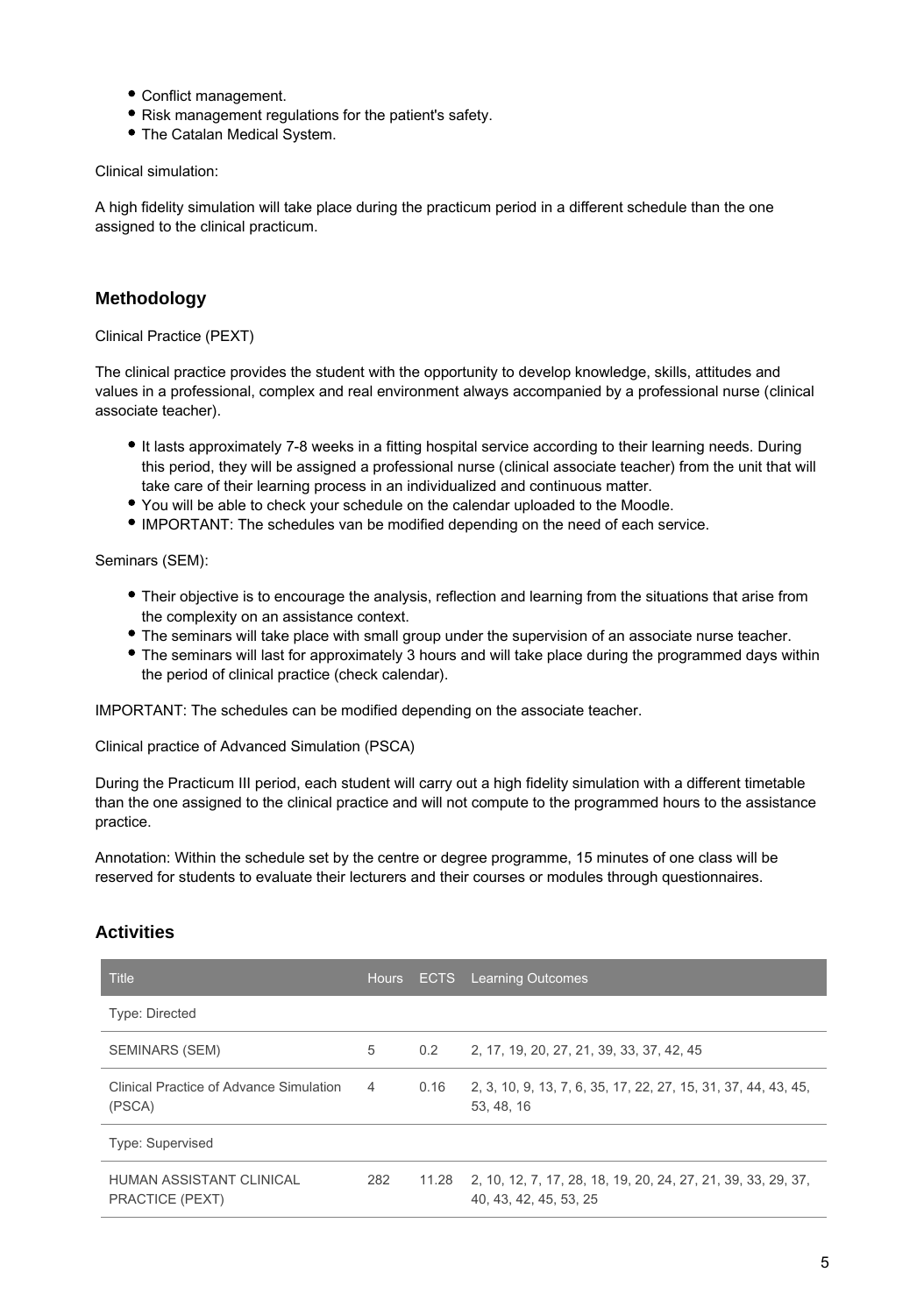Preparation of works / Critical reading 9 0.36 45

## **Assessment**

The final qualification of the subject is the result of adding the mark of the Clinical Practice (PEXT) and the one obtained on the Clinical Cases Seminars (SCC) with the following weighing:

- 60% of the mark corresponds to the Clinical Practice (PEXT)
- 15% of Seminars (SEM): clinical sessions
- 25% of narrative registers

IMPORTANT: In order to pass the subject, you must have passed each of the competence groups from the clinical practice and the seminar assignments with at least a 5.

It is compulsory to carry out the whole clinical practice period programmed on the calendar, no matter the schedule in which the practice is carried out.

Any interruption from the attendance to the service will be considered an absence, which can either be:

a) A justified absence, in the following situations:

Deaths

Visit to a medical specialist

Acute illness

Driving license exam

Official university exam

Official language exams

The students must present proof to the teacher and fill up the document "Tracking sheet"

b) Non justified absences: Those that are not on the previous list and have not been authorized by the subject coordinator. The student will fill up the "tracking sheet" with the information about this absence. At the end of the term, 0.5 points will be subtracted from their final mark.

c) Strikes, demonstrations: Preserving the rights of the students and following the recommendations of the rector, the students that want to take part in any of the events organized by the student Union will have to inform their teacher and the practice service in advance. The "tracking sheet" must be filledup. That lessonwill be considered done and not recoverable.

d) Non justified and non-notified absence: It may lead to failing the subject

e) Delay: Being late more than 5 times through the subject period may lead to failing the subject.

The associate teacher and the practice service must be informed of the absences as soon as possible in order to reduce its effect on the learning process and agree on a new day to recover it.

Every hour missed must be recovered during the period of practice.

The attendance to the simulation is compulsory and cannot coincide with the schedule assigned to the practice. Not attending this session will be penalized by subtracting one point from the final mark.

Every practice must be carried out. The justified absences must be recovered without impact on the assessment. The non-justified absences must be recovered and will lead to the subtraction of 1 point each one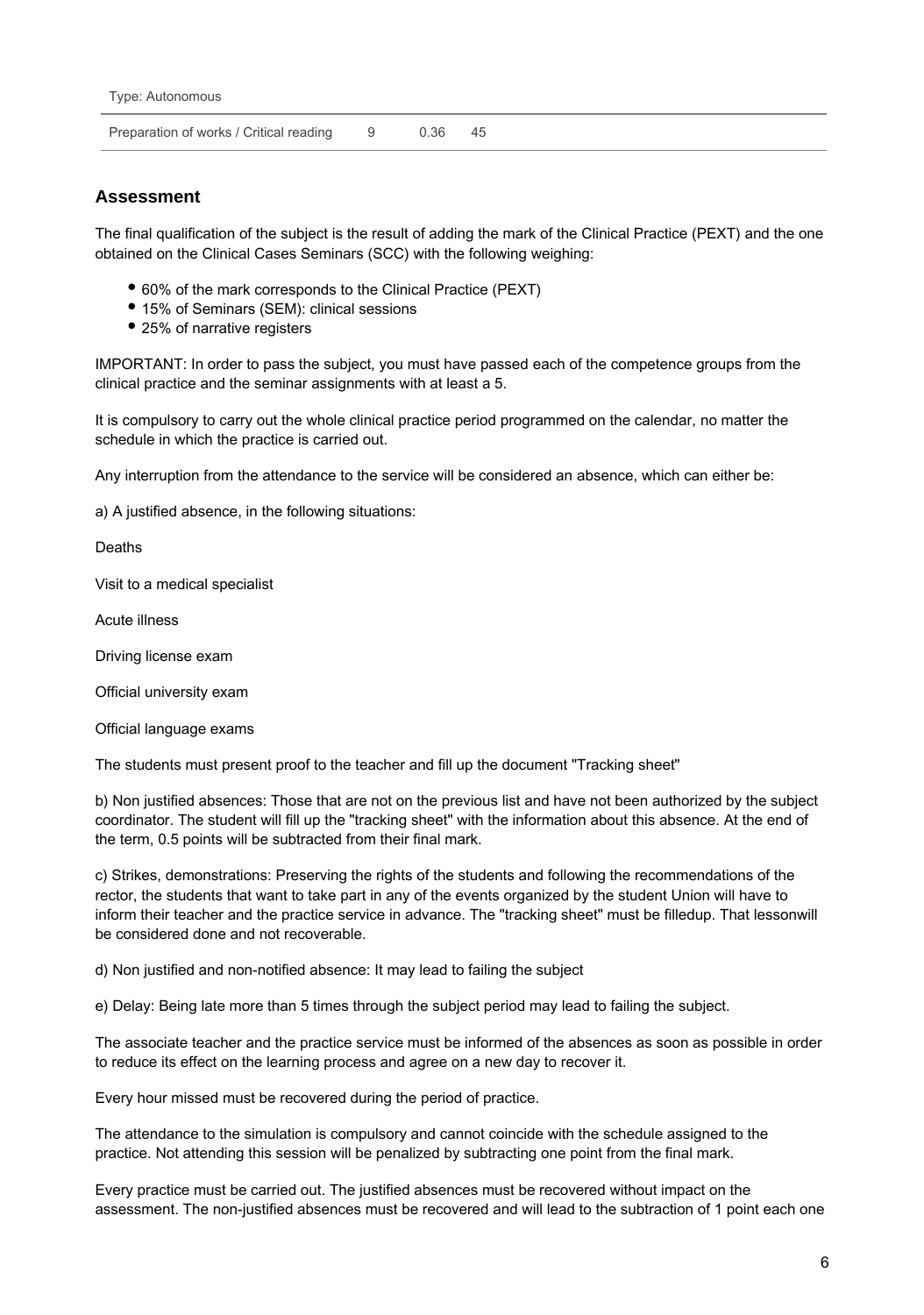to a maximum of 3 days (in that case the student will fail the subject). There is no possibility to recover outside of the practice period. Not respecting the practice period without previous notice and with a justified reason may lead to failing the subject.

#### Particular Cases:

If the subject responsible asks for it an assessment commission can be formed in order to assesa particular cases, personal or extraordinary that don't find an answer on this guide or in the documents uploaded to the practicum website. The practicum commission will give a definitive answer.

#### Attendance control:

"Tracking sheet": Through daily signing of this document, the responsible nurse from each student will confirm the scheduled followed during the student practice day.

The only responsible from this document is the student. It must be up to date and he or she will be responsible for its veracity.

Thedocument will be handed to the teacher at the end of the practicum.

At any time this document can be required by the practicum responsible or the clinical associate teachers for its control.

Any sign of academic dishonesty or manipulation; any discriminatory, violent or disrespectful attitude towards the patients, professionals or colleagues will lead to an immediate failing of the subject. Each of these situations can be notified to the practicums commission, that will analyse the facts and establish a consensual resolution about it.

# **Assessment Activities**

| <b>Title</b>                                                  | Weighting, |          | Hours ECTS | <b>Learning Outcomes</b>                                                                                                                                                                    |
|---------------------------------------------------------------|------------|----------|------------|---------------------------------------------------------------------------------------------------------------------------------------------------------------------------------------------|
| Assessment during the<br>practice at the<br>assistance center | $60\%$     | 0        | 0          | 2, 3, 10, 9, 8, 12, 4, 13, 11, 7, 6, 5, 35, 17, 28, 1, 18, 19, 22,<br>20, 24, 27, 15, 39, 31, 34, 30, 33, 32, 29, 38, 37, 40, 41, 44,<br>43, 42, 45, 47, 53, 51, 50, 52, 49, 48, 16, 14, 25 |
| Narrative registers                                           | 25%        | $\Omega$ | $\Omega$   | 2, 13, 17, 19, 20, 27, 21, 39, 33, 38, 36, 37, 23, 40, 45, 46, 26                                                                                                                           |
| SEMINARS (SEM)                                                | 15%        | 0        | $\Omega$   | 4, 17, 41, 51, 49                                                                                                                                                                           |

# **Bibliography**

Alfaro-Lefevre, R. (2014). Aplicación del proceso enfermero : fundamento del razonamiento clínico. Barcelona [etc.]: Wolters Kluwer Health.

Berman, A., Erb, G., Kozier, B., & Snyder, S. (2008). Fundamentos de enfermería: conceptos, proceso y práctica. Madrid: Pearson Educación.

Betolaza, E., Alonso, I. (2002). El diario reflexivo y el aprendizaje tutorizado. Metas de Enfermería 45, 14-18.

Huber, D.L. (2019). Gestión de los cuidados enfermeros y liderazgo. Barcelona: Elsevier.

ICS (2020). 3clics: Atenció primària basada en l'evidència. [Internet]. 2008 [citat 11 juliol 2020];12. Disponible a:https://www.ics.gencat.cat/3clics

Luis, M.T. (2013). Los diagnósticos enfermeros. Revisión crítica y guía práctica .9ª ed. Barcelona: Elsevier Masson